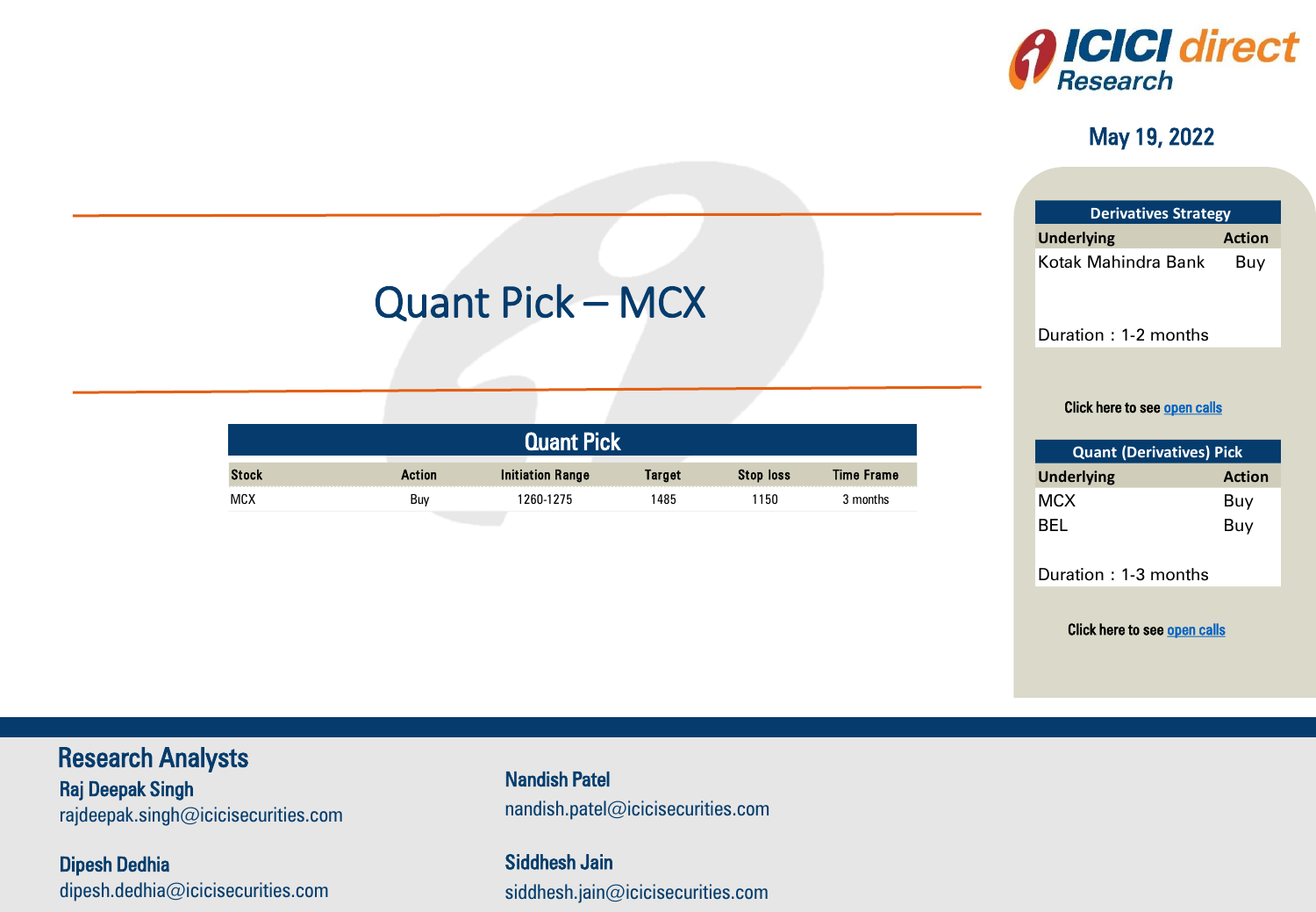## Buy MCX in range of ₹ 1260-1275; Target: ₹ 1485; Stop Loss: ₹1150; Time frame: Three months





<span id="page-1-0"></span>Source: NSE, Seediff, ICICI Direct Research

0

Mar-22 Apr-22 Apr-22 May-22 500000

1000000

1500000

2000000

2500000

3000000

3500000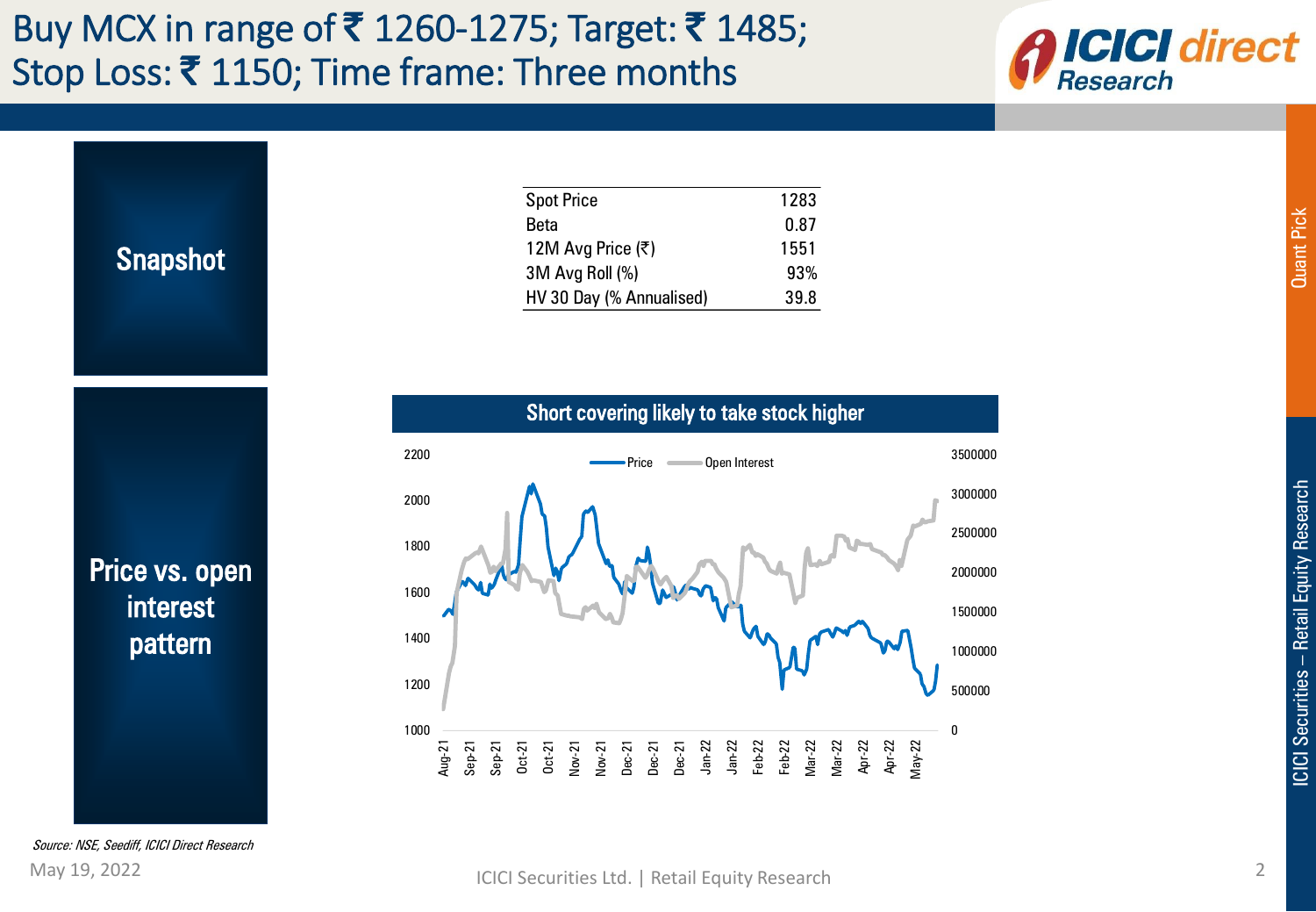

- **Broader markets have relatively underperformed vis-à-vis the Nifty in the current round of volatility. A stock like MCX** has been consolidating above its crucial support level of  $\bar{\tau}$  1150. It has already spent four months in the broader consolidation range of ₹1150-1500. Currently, the stock is trading near the lower range of the band. We believe the riskreward is favourable for the stock at current levels
- The open interest in the stock has increased sharply in the last three months. During the current series, open interest was almost at a nine-month high. As the stock has failed to participate in line with market movement, short positions were formed in it. However, consider the buying support, we believe a short covering trend may be seen, which should take the stock higher in the coming sessions
- On the options front, the stock has the highest Call option base at the 1300 strike followed by 1400 strike. In the money Call strike of 1300 may start witnessing closure, which could offer much-needed momentum towards the current expiry itself. At the same time, the Put open interest base is firming up at 1200 Put strike from where the stock has seen a sharp reversal recently. It is likely to act as strong support in the near term
- The stock saw significantly high delivery based activity during February 2022 at  $\bar{\tau}$  1150-1200 levels. In the recent profit booking leg, the stock retested these levels and witnessed a sharp pullback. We believe accumulation is going on in the stock at lower levels while upsides are likely to be seen in coming sessions
- **•** The stock has shown a tendency of witnessing sharp directional moves after testing its mean-2 sigma level, which is at 1200. The mean for the stock is currently placed around ₹ 1500. We expect the stock to climb towards ₹ 1500 levels
- Note: Call has been initiated on iClick2Gain on May 18, 2022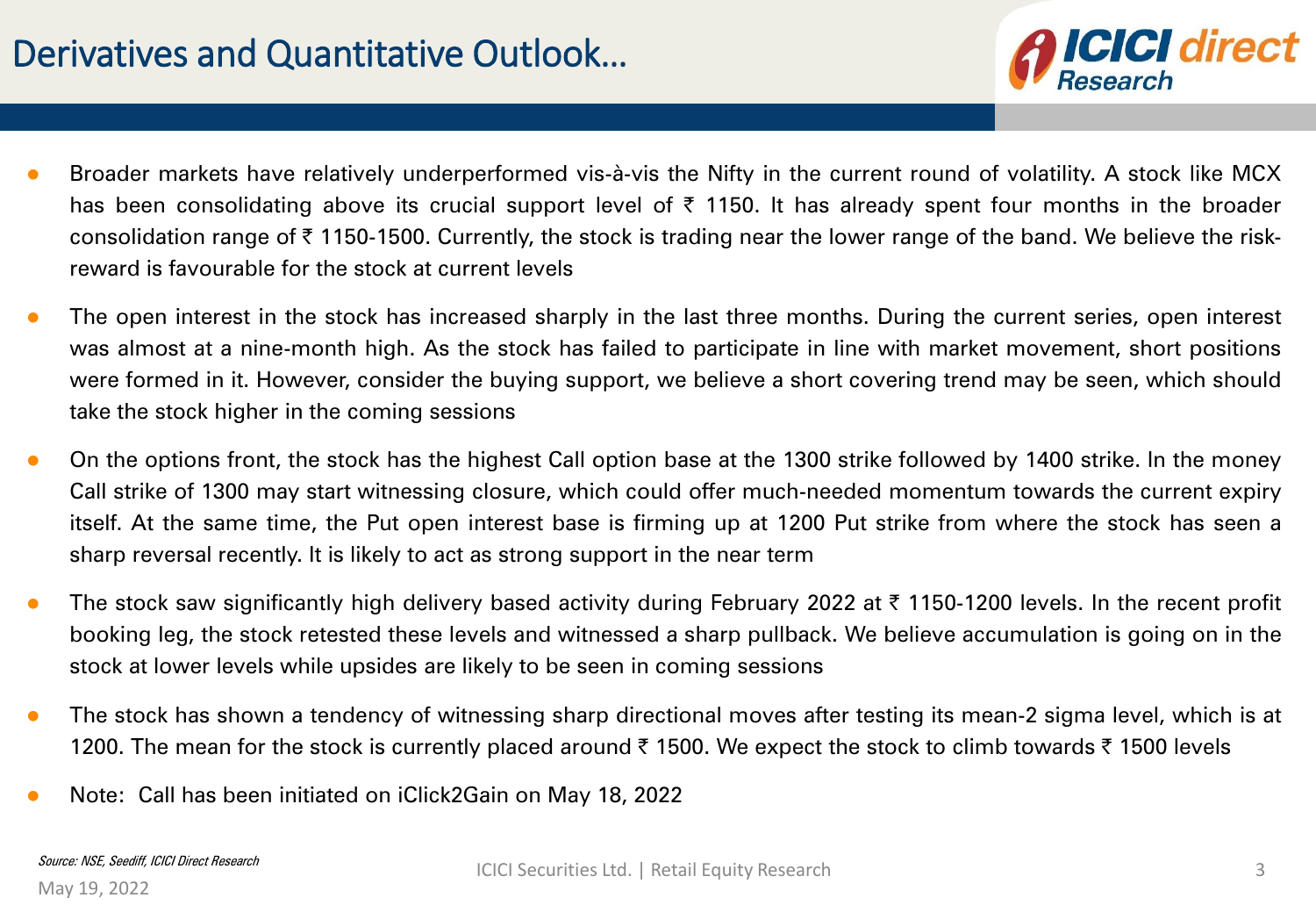

| <b>Date</b> | Scrip               | <b>Action</b> | <b>Recommendation</b>                                                                                                       |
|-------------|---------------------|---------------|-----------------------------------------------------------------------------------------------------------------------------|
|             |                     |               |                                                                                                                             |
|             |                     |               |                                                                                                                             |
| 13-May-22   | <b>SBI Cards</b>    | Sell          | Positional Future :Sell SBICAR (SBI CARDS AND PAYMENT SERV LTD) MAY in the range of 728-738 Target 630.5 and StopLoss 789.5 |
| 13-May-22   | Hindustan Unilever  | Buy           | Positional Future :Buy HINLEV (HINDUSTAN UNILEVER LIMITED) MAY in the range of 2186-2196 Target 2362 and StopLoss 2098.8    |
| 16-May-22   | Kotak Mahindra Bank | Buy           | <b>Positional Future:</b> Buy KOTMAH MAY in the range of 1803-1815 Target 1925 and StopLoss 1739                            |

**Back**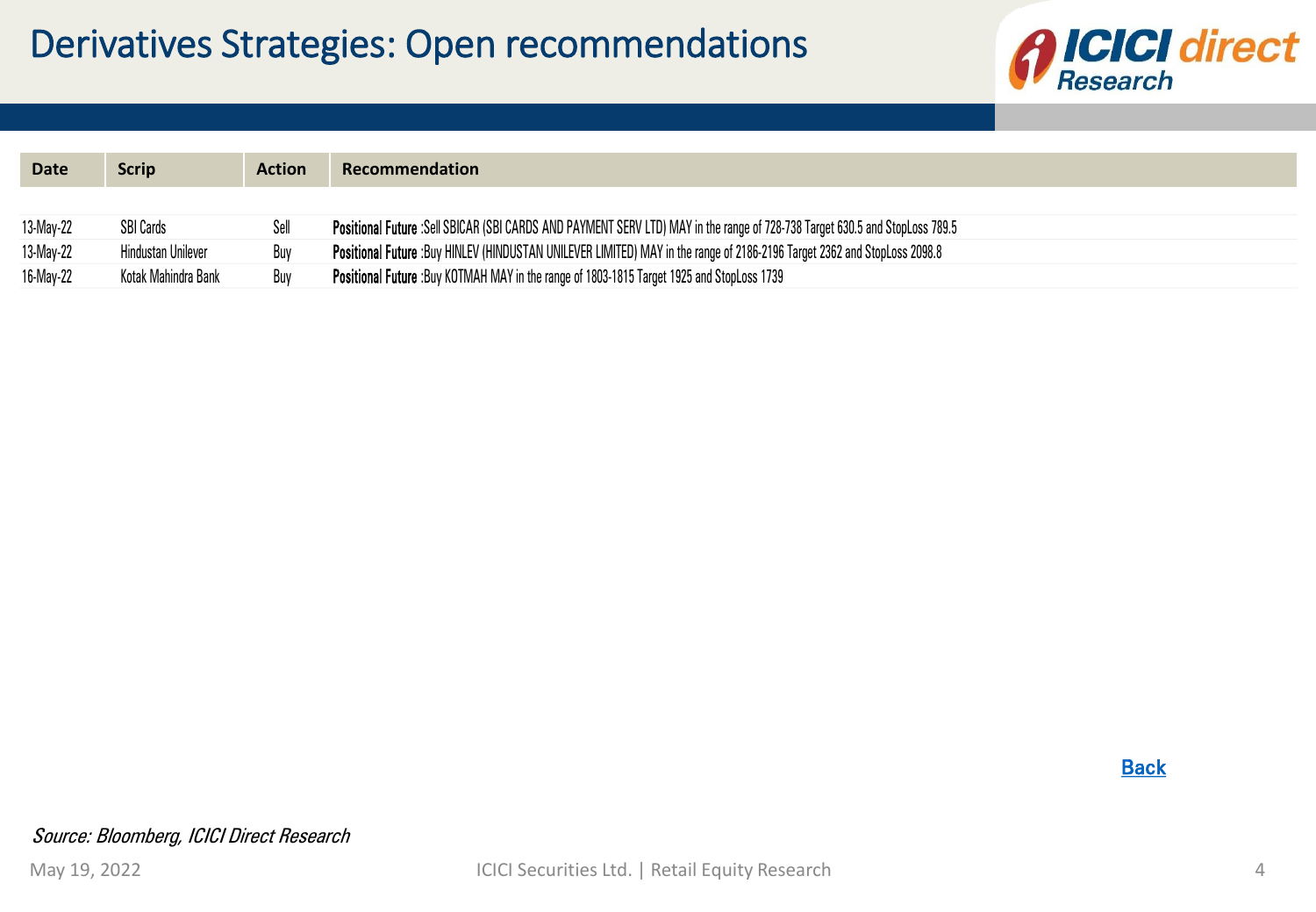## Quant Picks: Open recommendations…



<span id="page-4-0"></span>

|     |     | Price | Target | Stop Loss | Las<br>close | close |  |
|-----|-----|-------|--------|-----------|--------------|-------|--|
|     | Buy |       | 1671   | 3610      | 3886         |       |  |
| DEL | Buy |       | 260    | 202       | سد           |       |  |
| MC) | Buy |       | 1486   | 150       | $29^{\circ}$ | ∣.9%  |  |

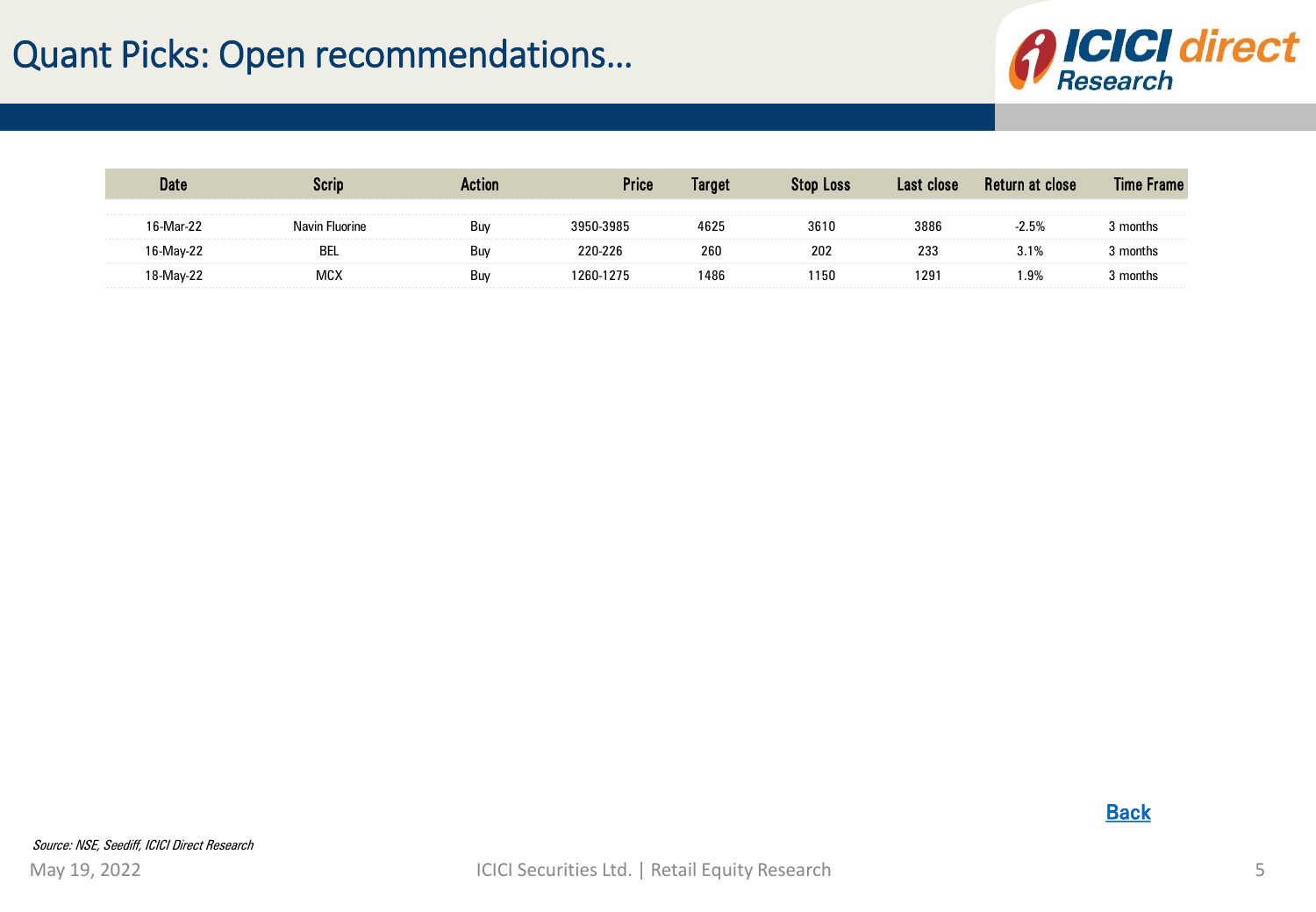

Pankaj Pandey Head – Research pankaj.pandey@icicisecurities.com ICICI Direct Research Desk, ICICI Securities Limited, 1<sup>st</sup> Floor, Akruti Trade Centre, Road no.7, MIDC Andheri (East) Mumbai – 400 093 research@icicidirect.com



Source: Bloomberg, ICICI Direct Research